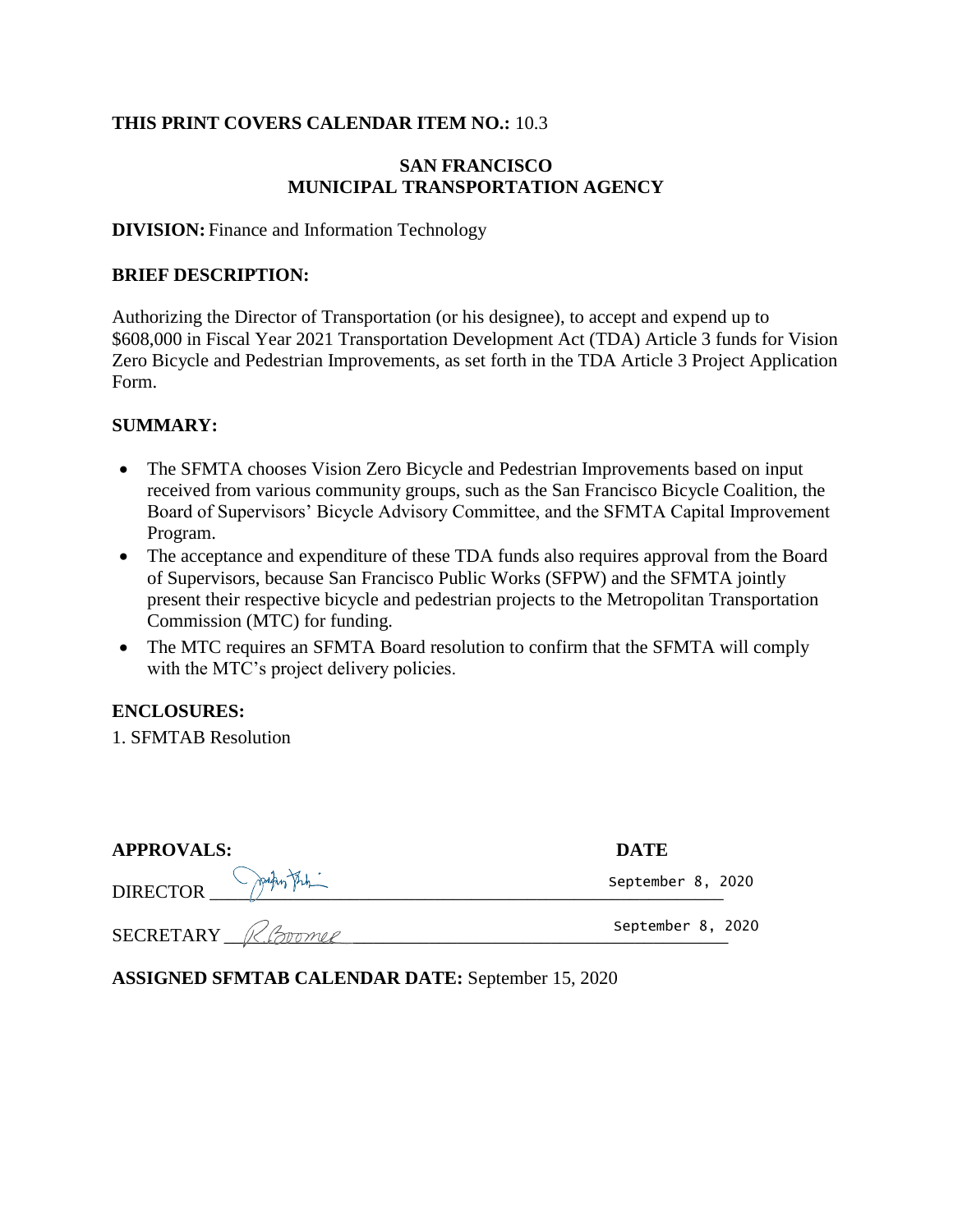# **PAGE 2.**

## **PURPOSE**

Authorizing the Director of Transportation (or his designee), to accept and expend up to \$608,000 in Fiscal Year 2021 TDA funds for Vision Zero Bicycle and Pedestrian Improvements, as set forth in the TDA Article 3 Project Application Form.

## **STRATEGIC PLAN GOALS AND TRANSIT FIRST POLICY PRINCIPLES**

This request supports the following SFMTA Strategic Plan Goals:

Goal 2: Make transit and other sustainable modes of transportation the most attractive and preferred means of travel. Objective 2.2 – Enhance and expand use of the city's sustainable modes of transportation.

Goal 3: Improve the quality of life and environment in San Francisco and the region. Objective 3.2 – Advance policies and decisions in support of sustainable transportation and land use principles. Objective 3.4 – Provide environmental stewardship to improve air quality, enhance resource efficiency, and address climate change. Objective 3.5 – Achieve financial stability for the agency.

This item will support the following Transit First Policy Principles:

- 1. To ensure quality of life and economic health in San Francisco, the primary objective of the transportation system must be the safe and efficient movement of people and goods.
- 2. Public transit, including taxis and vanpools, is an economically and environmentally sound alternative to transportation by individual automobiles. Within San Francisco, travel by public transit, by bicycle and on foot must be an attractive alternative to travel by private automobile.
- 3. Decisions regarding the use of limited public street and sidewalk space shall encourage the use of public rights of way by pedestrians, bicyclists, and public transit, and shall strive to reduce traffic and improve public health and safety.
- 4. Transit priority improvements, such as designated transit lanes and streets and improved signalization, shall be made to expedite the movement of public transit vehicles (including taxis and vanpools) and to improve pedestrian safety.
- 5. Bicycling shall be promoted by encouraging safe streets for riding, convenient access to transit, bicycle lanes, and secure bicycle parking.
- 6. Parking policies for areas well served by public transit shall be designed to encourage travel by public transit and alternative transportation.
- 7. New transportation investment should be allocated to meet the demand for public transit generated by new public and private commercial and residential developments.
- 8. The ability of the City and County to reduce traffic congestion depends on the adequacy of regional public transportation. The City and County shall promote the use of regional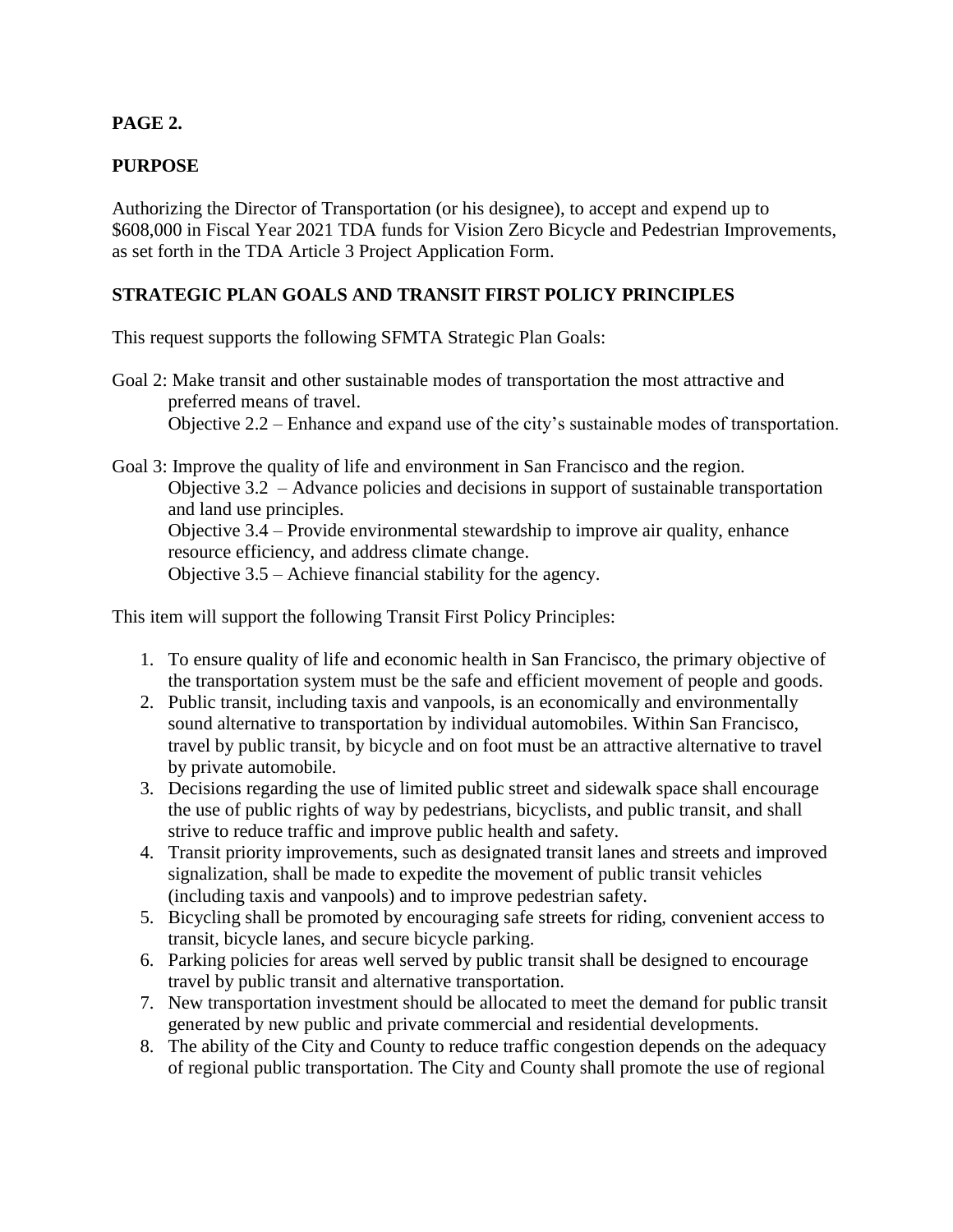## **PAGE 3.**

mass transit and the continued development of an integrated, reliable, regional public transportation system.

## **DESCRIPTION**

Article 3 of the State Transportation Development Act (TDA) authorizes disbursement of funds for bicycle and pedestrian projects. The Metropolitan Transportation Commission (MTC) administers TDA funds within the nine-county Bay Area, splitting funds for San Francisco between SF Public Works (SFPW), for pedestrian facilities, and the SFMTA, for bicycle and pedestrian improvements. As in previous years, SFPW and the SFMTA are preparing a joint, countywide TDA Article 3 request for funding, consistent with MTC's directions.

The designated Vision Zero Bicycle and Pedestrian Improvements projects were identified as specific capital projects in the SFMTA's Fiscal Year 2021-25 Capital Improvement Program (CIP). These improvements could include, but are not limited to, striping and signing changes, signal hardware and/or timing modifications, bulb-outs, flashing or High-intensity Activated crossWalK (HAWK) beacons, safe hit posts, concrete islands, colored markings, bike boxes, and bike turn lanes. The project(s) that will be selected are referred to as "Designated Improvements" in the SFMTA's application documents that will be submitted to the MTC.

The MTC requires that the SFMTA Board resolution state the following prior to approval of each of the Designated Improvements and subject to review under the California Environmental Quality Act (CEQA):

- 1. That the SFMTA will commit adequate staffing resources to complete the Designated Improvements.
- 2. A review of the Designated Improvements has resulted in the consideration of all pertinent matters, including those related to environmental review and right-of-way permits attendant to the successful completion of the project(s).
- 3. Issues attendant to securing environmental and right-of-way permits and clearances for the Designated Improvements have been reviewed and will be concluded in a manner and on a schedule that will not jeopardize the deadline for the use of the TDA funds being requested.
- 4. That the Designated Improvements will comply with the requirements of the California Environmental Quality Act (CEQA, Public Resources Code Sections 21000 *et seq.*). The SFMTA will provide documentation of CEQA clearance for the Designated Improvements as they are approved for implementation. Such documentation will be provided to MTC with invoices for project reimbursement.
- 5. That as portrayed in the budgetary description(s) of the Designated Improvements, the sources of funding other than TDA will be either programmed or allocated and adequate for completion of the project(s).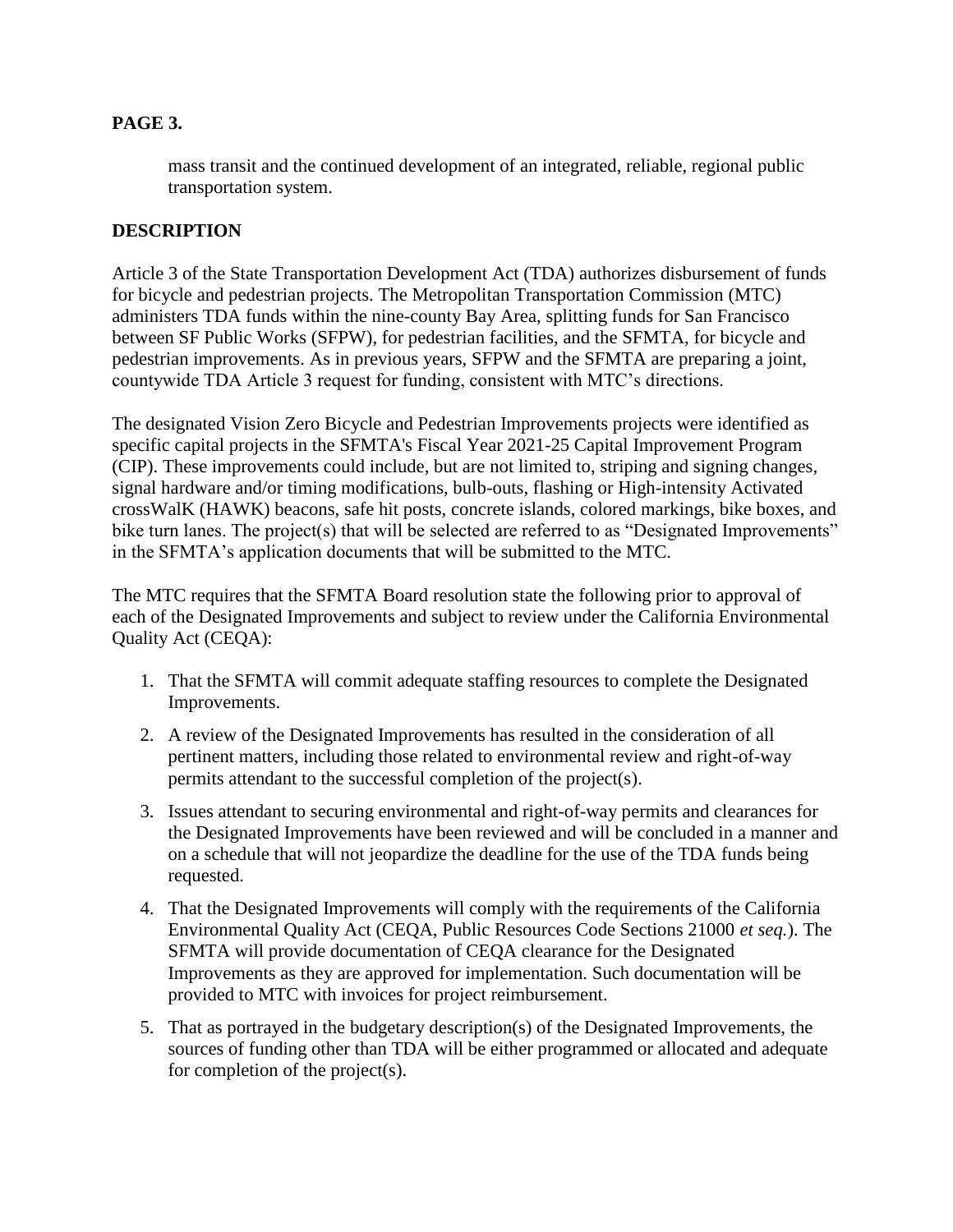## **PAGE 4.**

- 6. That the Fiscal Year 2021 TDA funds will be used for capital construction and/or design engineering of the Designated Improvements.
- 7. That the Designated Improvements have been included in a detailed bicycle and pedestrian element of an adopted capital improvement program or plan.
- 8. That the Designated Improvements will be completed before the funds expire.
- 9. That the SFMTA agrees to maintain, or provide for the maintenance of, the Designated Improvements for the benefit of and use by the public.

# **STAKEHOLDER ENGAGEMENT**

The Designated Improvements will be within the Bicycle and Pedestrian Improvement categories of the CIP. The project(s) to be selected are based on input the SFMTA received from various community groups, such as the San Francisco Bicycle Coalition and the Board of Supervisors' Bicycle Advisory Committee. The Fiscal Year 2021 TDA Article 3 funding opportunity for bicycle and pedestrian projects was presented to the Bicycle Advisory Committee at its August 24, 2020 meeting where the Committee provided a resolution of support for the projects.

## **ALTERNATIVES CONSIDERED**

The two alternatives are not to pursue the TDA funds, which will leave the SFMTA's capital program in deficit, or to find alternative funds from other projects and programs to fund the proposed project categories.

#### **FUNDING IMPACT**

No matching funds are required.

# **ENVIRONMENTAL REVIEW**

On August 20, 2020, the SFMTA, under authority delegated by the Planning Department, determined that acceptance and expenditure of the TDA Article 3 grant funds is not a "project" under the California Environmental Quality Act (CEQA) pursuant to Title 14 of the California Code of Regulations Sections 15060(c) and 15378(b) because the action would not result in a direct physical change in the environment, or a reasonably foreseeable indirect physical change in the environment.

A copy of the CEQA determination is on file with the Secretary to the SFMTA Board of Directors and is incorporated herein by reference.

The SFMTA will not proceed with any project until there has been complete compliance with CEQA and the City's environmental quality regulations. Specifically, the SFMTA retains the absolute discretion to (1) modify the project to reduce significant adverse environmental impacts;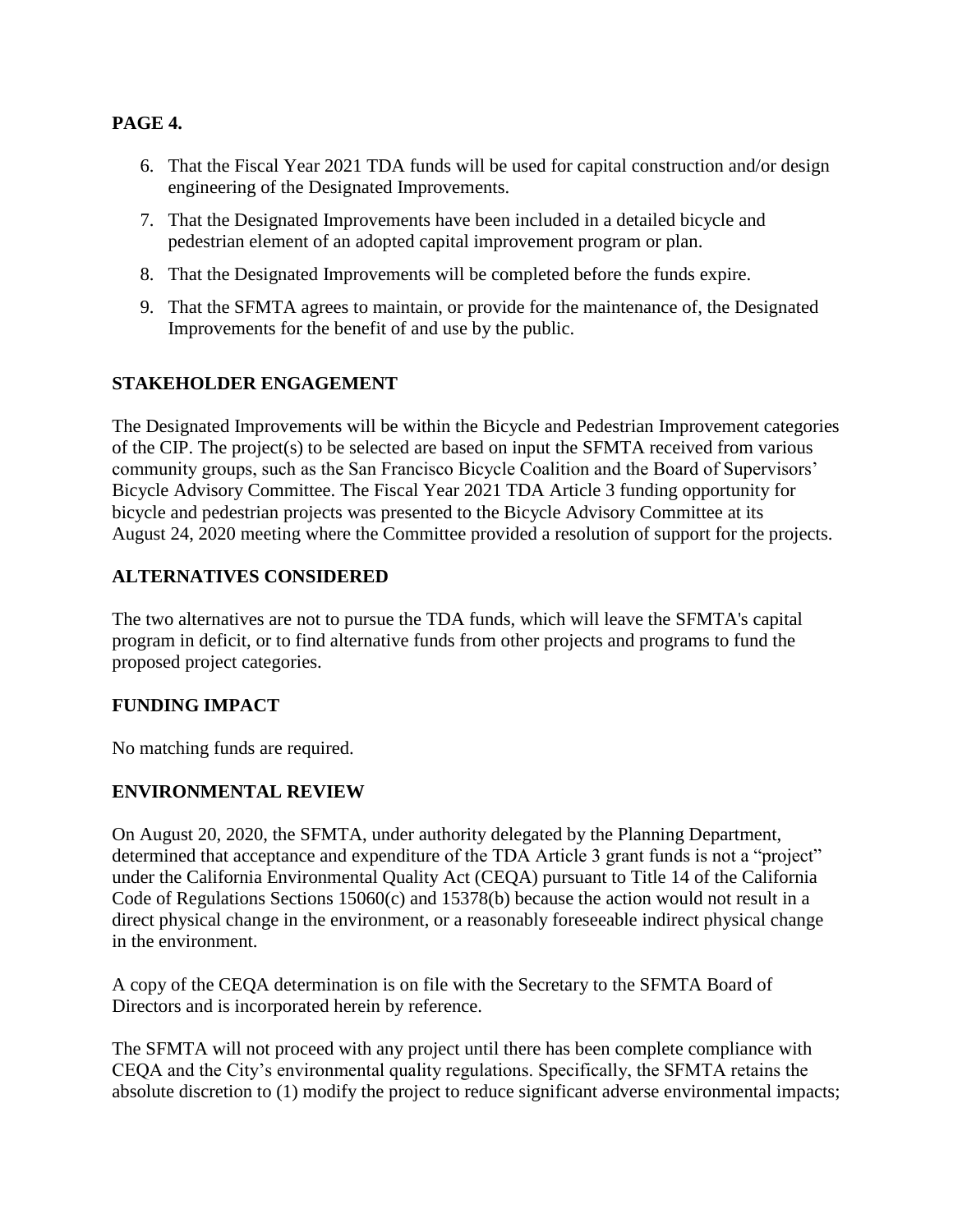## **PAGE 5.**

(2) select feasible alternatives that avoid significant adverse impacts of the project; (3) require the implementation of specific measures to mitigate the significant adverse environmental impacts of the project; (4) reject the project if the economic and social benefits of the project do not outweigh otherwise unavoidable significant adverse environmental impacts; or (5) approve the project upon a finding that the economic and social benefits of the project outweigh otherwise unavoidable significant adverse impacts.

The SFMTA will provide CEQA determinations for individual bicycle and pedestrian projects prior to their approval for implementation in accordance with CEQA and San Francisco Administrative Code Chapter 31.

# **OTHER APPROVALS RECEIVED OR STILL REQUIRED**

The acceptance and expenditure of these grant funds require approval from the Board of Supervisors because Vision Zero Bicycle and Pedestrian Improvements are combined with projects from SFPW to be presented to the MTC as a countywide program of projects using TDA Article 3 funds.

The City Attorney has reviewed this report.

#### **RECOMMENDATION**

Staff recommends that the SFMTA Board authorize the Director of Transportation or his designee, to accept and expend up to \$608,000 in Fiscal Year 2021 TDA funds for Vision Zero Bicycle and Pedestrian Improvements, as set forth in the TDA Article 3 Project Application Form.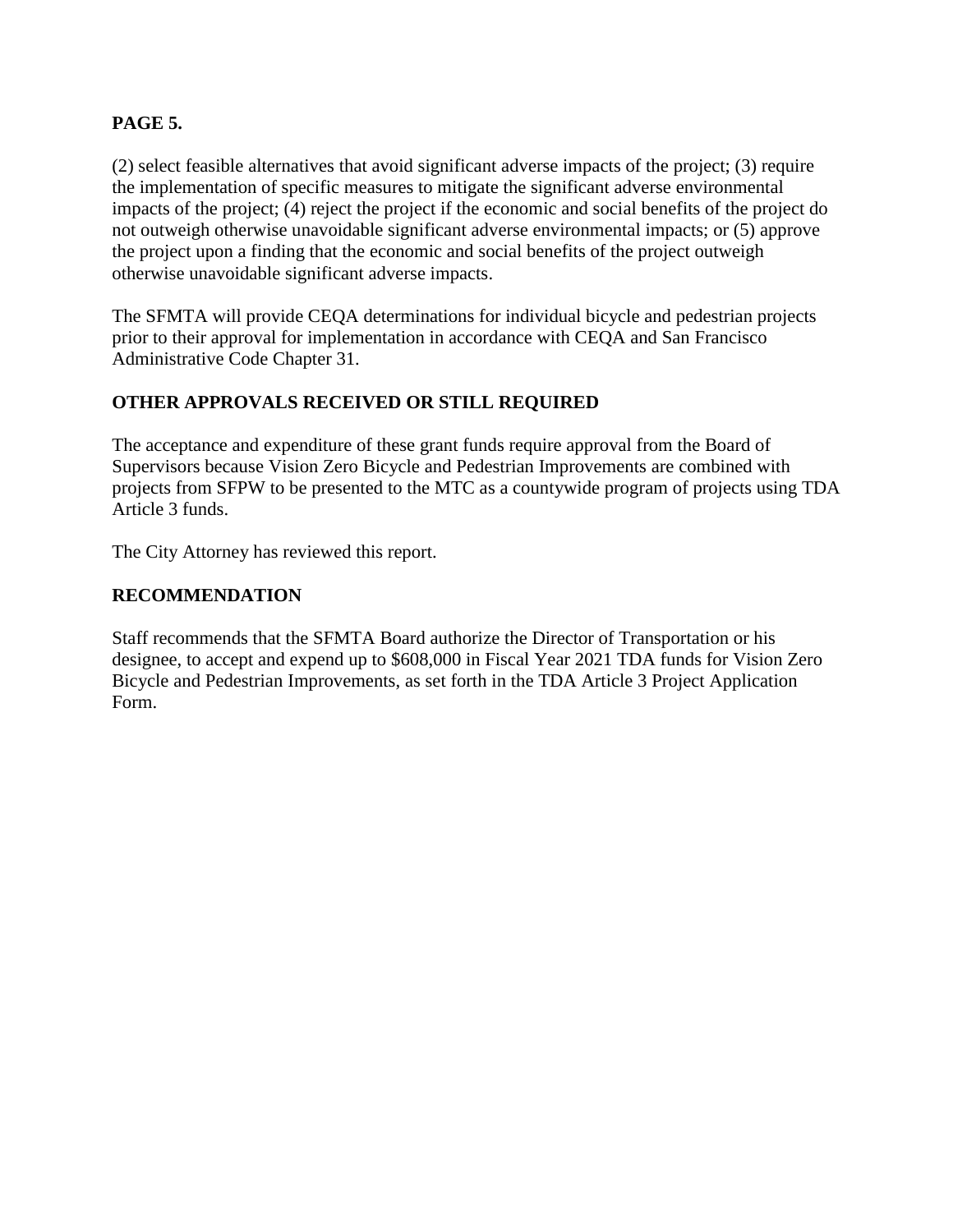#### SAN FRANCISCO MUNICIPAL TRANSPORTATION AGENCY BOARD OF DIRECTORS

RESOLUTION No. \_\_\_\_\_\_\_\_\_\_\_\_\_\_

WHEREAS, With input from the San Francisco Bicycle Coalition, the Board of Supervisors' Bicycle Advisory Committee, and community groups, the San Francisco Municipal Transportation Agency (SFMTA) has identified a need for various bicycle and pedestrian improvements to enhance bicycling and walking as safe, viable transportation options; and,

WHEREAS, The SFMTA has applied to the Metropolitan Transportation Commission (MTC) for up to \$608,000 in Fiscal Year (FY) 2021 Transportation Development Act, Article 3 (TDA) funds for Vision Zero Bicycle and Pedestrian Improvements, as identified in the SFMTA's Capital Improvement Program; and,

WHEREAS, The Designated Improvements that the SFMTA proposes for funding are listed in the TDA Article 3 project application; and,

WHEREAS, On August 20, 2020, the SFMTA, under authority delegated by the Planning Department, determined that acceptance and expenditure of the TDA Article 3 grant funds is not a "project" under the California Environmental Quality Act (CEQA) pursuant to Title 14 of the California Code of Regulations Sections 15060(c) and 15378(b); and,

WHEREAS, A copy of the CEQA determination is on file with the Secretary to the SFMTA Board of Directors, and is incorporated herein by reference; and,

WHEREAS, As part of the application for TDA grant funds, MTC requires a resolution adopted by the SFMTA Board stating the following:

- 1. That the SFMTA will commit adequate staffing resources to complete the Designated Improvements;
- 2. A review of the Designated Improvements has resulted in the consideration of all pertinent matters, including those related to environmental review and right-of-way permits attendant to the successful completion of the project(s);
- 3. Issues attendant to securing environmental and right-of-way permits and clearances for the Designated Improvements have been reviewed and will be concluded in a manner and on a schedule that will not jeopardize the deadline for the use of the TDA funds being requested;
- 4. That Designated Improvements will comply with the requirements of CEQA (Public Resources Code Sections 21000, *et seq*.);
- 5. That as portrayed in the budgetary description(s) of the Designated Improvements, the sources of funding other than TDA are assured and adequate for completion of the Improvements;
- 6. That the Fiscal Year 2021 TDA funds will be used for capital construction and/or design engineering of the Designated Improvements;
- 7. That the Designated Improvements have been included in a detailed bicycle and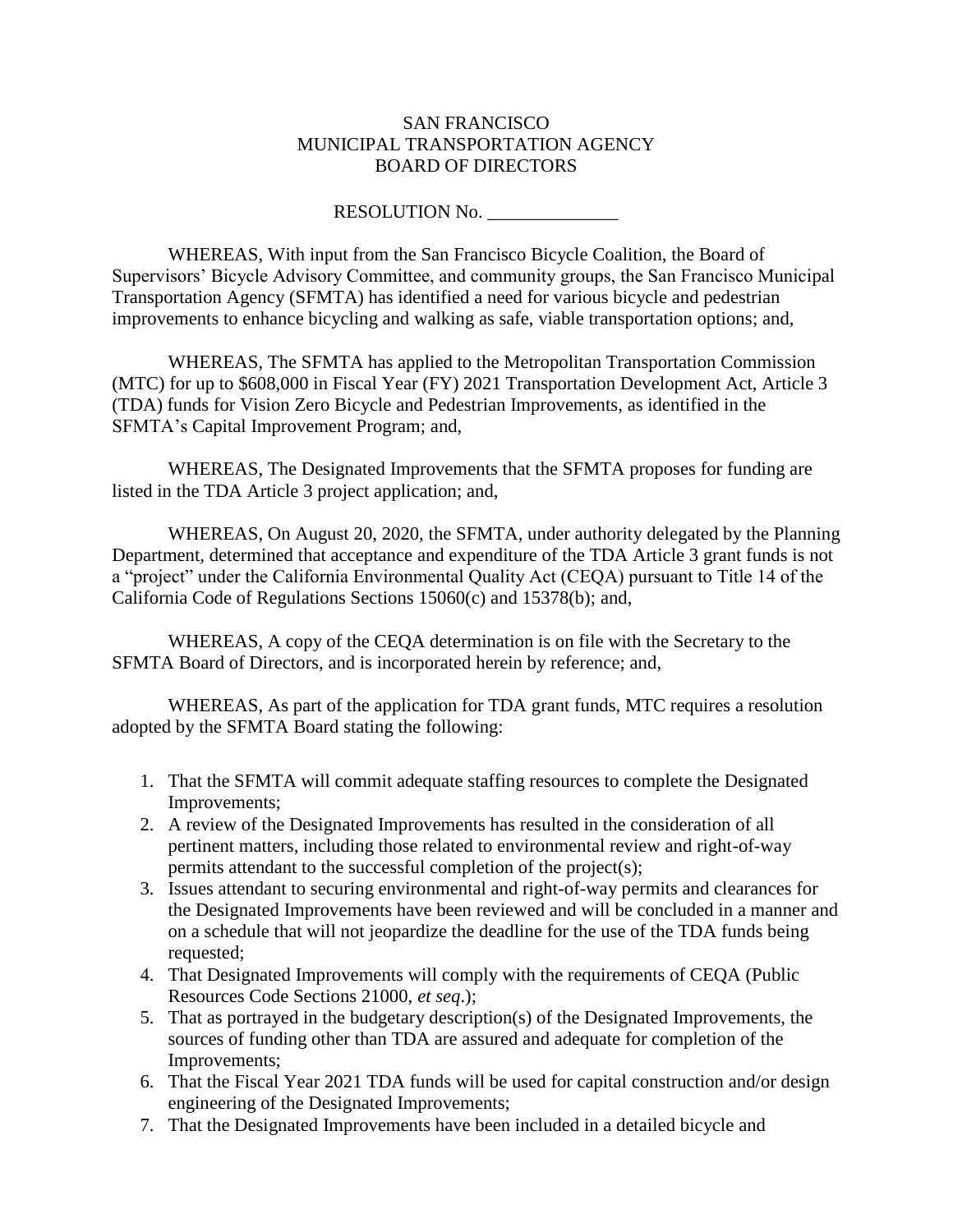pedestrian element included in an adopted capital improvement program or plan;

- 8. That the Designated Improvements will be completed before the funds expire;
- 9. That the Designated Improvements that are bikeways meet mandatory minimum safety design criteria published in Chapter 1000 of the California Highway Design Manual;
- 10. That the SFMTA agrees to maintain, or provide for the maintenance of, the Designated Improvements for the benefit of and use by the public; and

WHEREAS, If any of the projects within the project categories and programs do not receive funding, this will not affect the SFMTA's other projects and programs; now, therefore, be it

RESOLVED, That the SFMTA Board of Directors authorizes the Director of Transportation (or designee), to accept and expend up to \$608,000 in Fiscal Year 2021 Transportation Development Act (TDA) Article 3 funds for Vision Zero Bicycle and Pedestrian Improvements, as set forth in the TDA Article 3 Project Application Form; and be it further

RESOLVED, That the SFMTA Board of Directors, by adopting this resolution, affirms that (1) the SFMTA will commit adequate staffing resources to complete the Designated Improvements; (2) a review of the Designated Improvements has resulted in the consideration of all pertinent matters, including those related to environmental and right-of-way permits and clearances, attendant to the successful completion of the Improvements; (3) issues attendant to securing environmental and right-of-way permits and clearances for the Designated Improvements have been reviewed or will be reviewed and will be concluded in a manner and on a schedule that will not jeopardize the deadline for the use of the TDA funds being requested; (4) the Designated Improvements will comply with the requirements of CEQA, Public Resources Code Sections 21000, *et seq*.); (5) as portrayed in the budgetary description(s) of the Designated Improvements, the sources of funding other than TDA will be assured and adequate for completion of the Improvements; (6) the Fiscal Year 2021 TDA Funds will be used for capital construction and/or design engineering of the Designated Improvements; (7) the designated Improvements have been included in a detailed bicycle and pedestrian element of an adopted bicycle and pedestrian program or plan; (8) the Designated Improvements will be completed before the funds expire; (9) that the Designated Improvements that are bikeways meet mandatory minimum safety design criteria published in Chapter 1000 of the California Highway Design Manual; and (10) the SFMTA agrees to maintain, or provide for the maintenance of, the Designated Improvements for the benefit of and use by the public; and be it further

RESOLVED, That the SFMTA Board recommends that the Board of Supervisors approve the acceptance and expenditure of the aforementioned grant funds as part of a countywide application with San Francisco Public Works; and be it further

RESOLVED, That the SFMTA Board authorizes the Director of Transportation (or his designee) to execute agreements and provide documents required for receipt of these funds, pending approval of the Board of Supervisors; and be it further